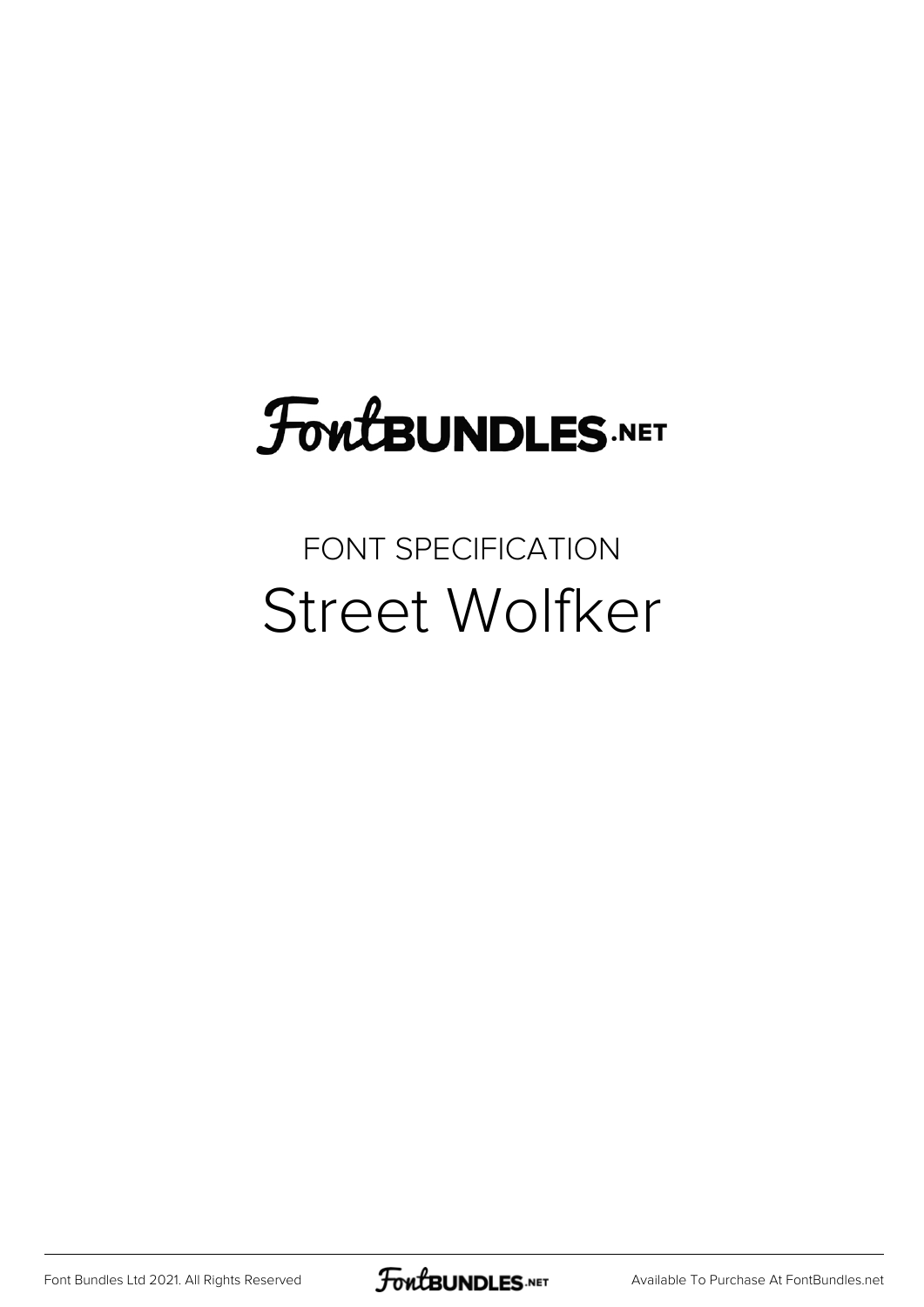#### STREET WOLFKER - Regular

**Uppercase Characters** 

#### A BC DEF GH L J K L M N O PQ RST UU MXYZ

Lowercase Characters

#### A BC OCF GH L J K L M N O PQ RST UU MXYZ

Numbers

#### **B123456289**

**Punctuation and Symbols** 

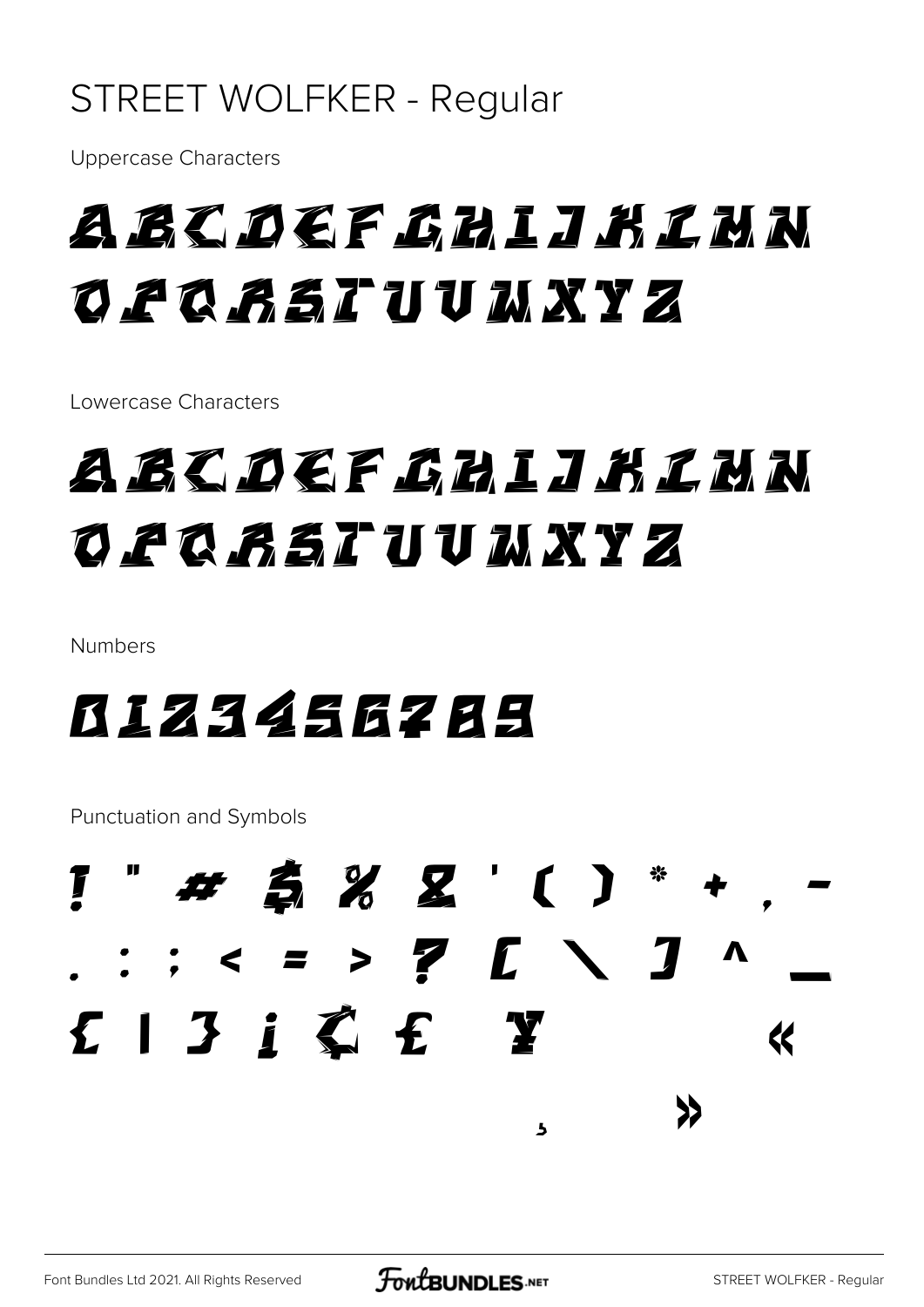All Other Glyphs

# À Á Â Ã Ä Å Æ Ç È

- É Ê Ë Ì Í Î Ï Ð Ñ
- Ò Ó Ô Õ Ö × Ø Ù Ú
- Û Ü Ý à á â ã
- ä å æ ç è é ê ë ì í î ï ð ñ ò ó ô õ